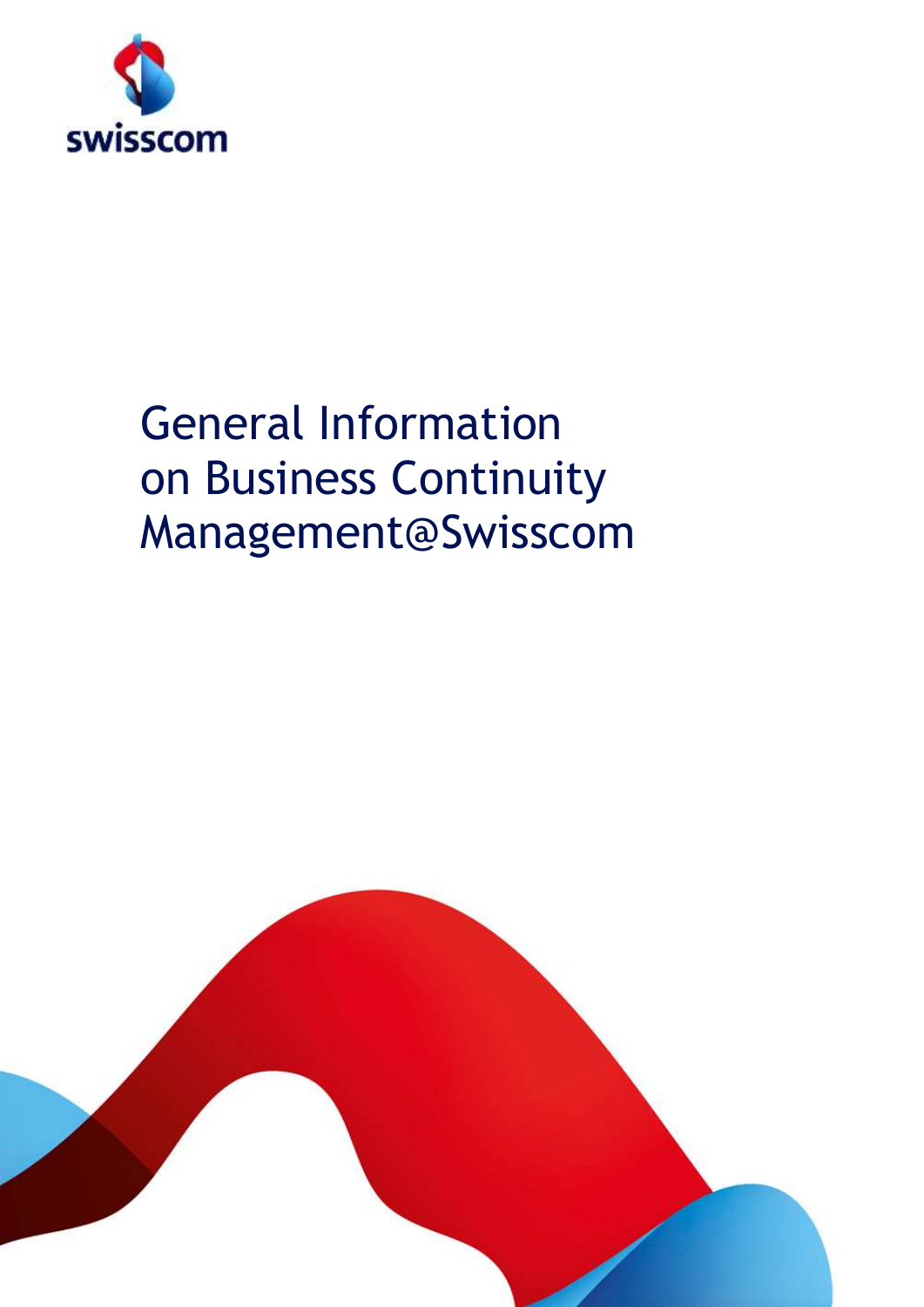

# Inhaltsverzeichnis

| $\mathbf 1$             |                                                                                                       |  |
|-------------------------|-------------------------------------------------------------------------------------------------------|--|
| 1.1                     |                                                                                                       |  |
| 1.2                     | Business Continuity Management Scenarios: Measures to manage Risks and capitalise on Opportunities  3 |  |
| $2^{\circ}$             |                                                                                                       |  |
| 2.1                     |                                                                                                       |  |
| 2.1.1                   |                                                                                                       |  |
| 2.1.2                   |                                                                                                       |  |
| 2.1.3                   |                                                                                                       |  |
| 2.1.4                   |                                                                                                       |  |
| 2.2                     |                                                                                                       |  |
| 2.3                     | Business Continuity Management Programme Management and Embedding BCM5                                |  |
| $\mathbf{3}$            |                                                                                                       |  |
| $\overline{\mathbf{4}}$ |                                                                                                       |  |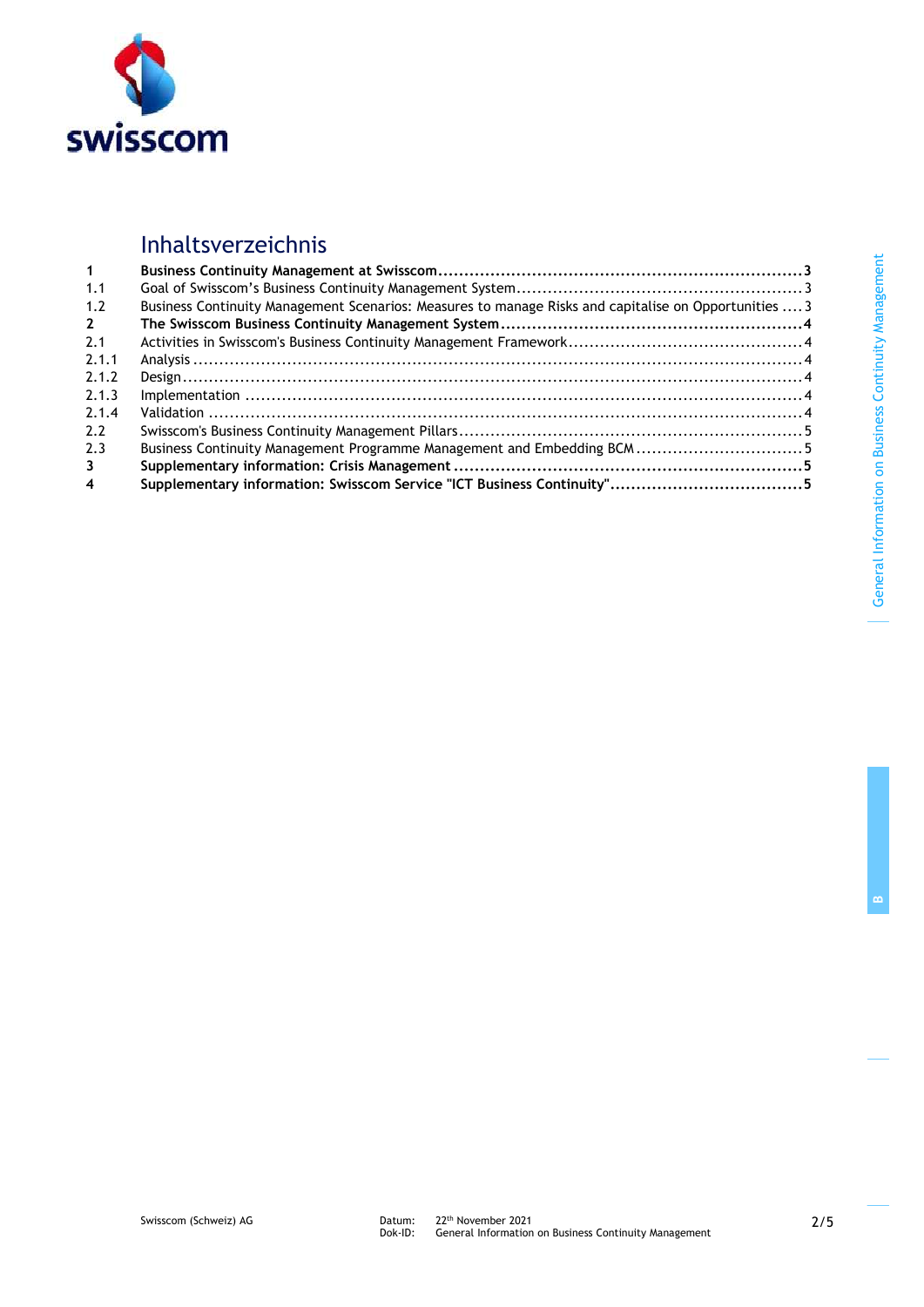

## 1 Business Continuity Management at Swisscom

Business continuity is a central concern for Swisscom. Swisscom provides its customers with a trustworthy and reliable ICT infrastructure, and Business Continuity Management (BCM) helps to ensure the continuity of products, services and platforms. BCM thereby strengthens the trust of customers, partners and employees in Swisscom. For these reasons, Swisscom's Business Continuity Management System (BCMS) is structured in such a way that enables Swisscom to continue delivering products and services, as well as operating platforms and networks at an acceptable and predefined level following disruptions.

#### **1.1 Goal of Swisscom's Business Continuity Management System**

BCM is a management process that aims to ensure that Swisscom's critical products/processes and/or services can continue to operate at a predefined level in the event of an incident. BCM thus aims to protect Swisscom's people, its products and services and to minimise financial, operational, legal and reputational impacts of disruptions.

BCM at Swisscom is implemented as part of a BCMS to meet Swisscom's strategic objectives – ensuring the best customer experience, building operational excellence and creating opportunities for new growth.

The BCMS accomplishes this strategic objective by striving to meet four general goals:

- 1. Capability and reliability: The BCMS aims to build a coherent, company-wide management activity that increases the company's business continuity capabilities and the reliability and stability of its services.
- 2. Continuous improvement: The BCMS is not a static management cycle, but a dynamic and adaptable one that is designed to act on and react to changes, trends and challenges Swisscom faces as a leading provider of ICT services.
- 3. Awareness: The BCMS aims to integrate an awareness of and the activities associated with business continuity into Swisscom's daily business.
- 4. Organisational resilience: The BCMS is a future-oriented, adaptive and comprehensive programme that links Swisscom's business units and management disciplines (risk management, information security, etc.) to improve overall organisational resilience.
- **1.2 Business Continuity Management Scenarios: Measures to manage Risks and capitalise on Opportunities** Swisscom uses five generic disruption scenarios aligned with its four BCM pillars to address risks and identify potential opportunities through the Swisscom BCMS.

These scenarios include:

- Scenario 1: **Unavailability of Swisscom personnel.** Personnel with the necessary skills to ensure the continuity of Swisscom's identified critical products, services or processes are unavailable, affecting Swisscom's ability to operate.
- Scenario 2: **Failure or unavailability of a building.** A site, facility or building used for the production, support or delivery of one of Swisscom's identified critical products, services or processes is unavailable or fails, affecting Swisscom's ability to operate.
- Scenario 3: ICT systems fail or are unavailable. One or more ICT systems that support the delivery of Swisscom's identified critical products, services or processes are partially or completely unavailable, affecting Swisscom's ability to operate.
- Scenario 4: **Swisscom suppliers or associated service providers are not available.** A supplier or related services used to provide a critical product, service or process identified by Swisscom are not available, affecting Swisscom's ability to operate.

**B**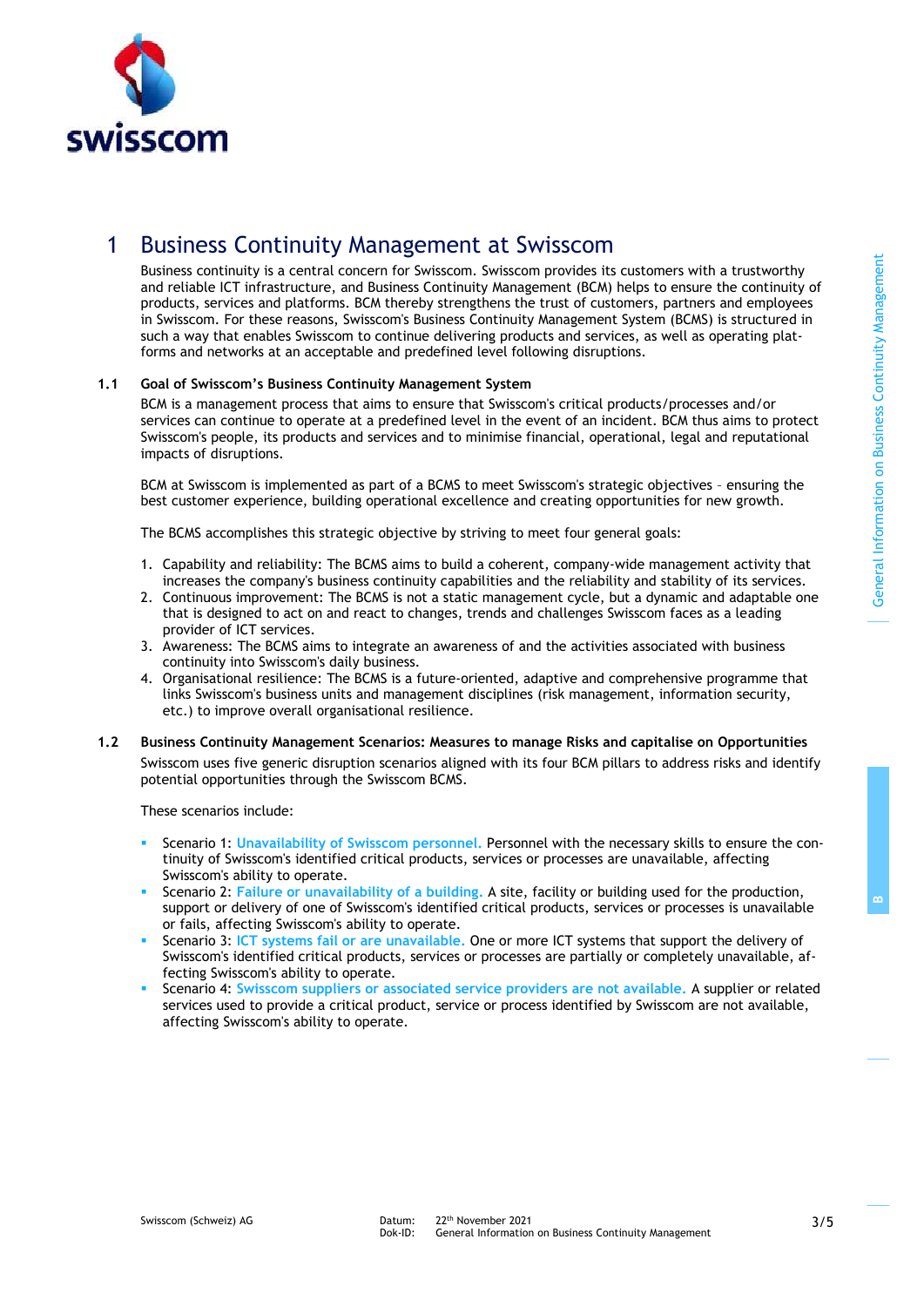

# 2 The Swisscom Business Continuity Management System

The Swisscom BCMS has been developed to fit Swisscom's organisational context. It's establishment follows best practices and aligns with the Plan-Do-Check-Act model of the International Standard for Security and Resilience - Business Continuity Management Systems (ISO 22301:2019), and the Business Continuity Institute's Good Practice Guideline.

#### **2.1 Activities in Swisscom's Business Continuity Management Framework**

The Swisscom BCMS is conducted periodically as a four-step framework that identifies Swisscom's critical products, services, platforms and processes and compares them with the known risks and threats in close cooperation with Risk Management (**Analysis**). Continuity measures are derived from this analysis (**Design**), on the basis of which business continuity plans are developed (**Implementation**). The system is reviewed and continuously improved (**Validation**).

#### **2.1.1 Analysis**

The analysis step examines Swisscom's operating environment in two parts. First, business impact analyses (strategic, tactical and operational) are conducted to identify critical business activities



(products, services, platforms and processes). Secondly, the critical business activities are examined in terms of the potential impact of known and potential corporate, business and operational disruptive threats in order to determine the continuity needs of Swisscom's critical business activities in relation to the risk landscape in which Swisscom operates.

#### **2.1.2 Design**

Based on the results of the analysis phase, the design phase identifies and develops continuity solutions that meet the identified continuity requirements of the critical business activities. The solutions reflect the speed of response required to ensure continuity and may be new or based on existing resources or arrangements. Swisscom implements solutions based on a cost-benefit analysis to ensure that unacceptable risks and single points of failure are addressed.

#### **2.1.3 Implementation**

In the implementation phase, the continuity solutions are built into business continuity plans. These plans are integrated into Swisscom's existing response structures (Incident Response Management process) to ensure that Swisscom's response personnel can quickly implement these plans in the event of a disruption or disaster to ensure the continuity of our critical business activities.

#### **2.1.4 Validation**

This step ensures that Swisscom's BCMS is continuously improved. Through a variety of activities (including management reviews, exercises, internal and external audits, etc.), Swisscom monitors and evaluates the BCMS and makes adjustments as required. The validation step ensures that the BCMS meets the objectives set out in Swisscom's BCM Directive.

**B**